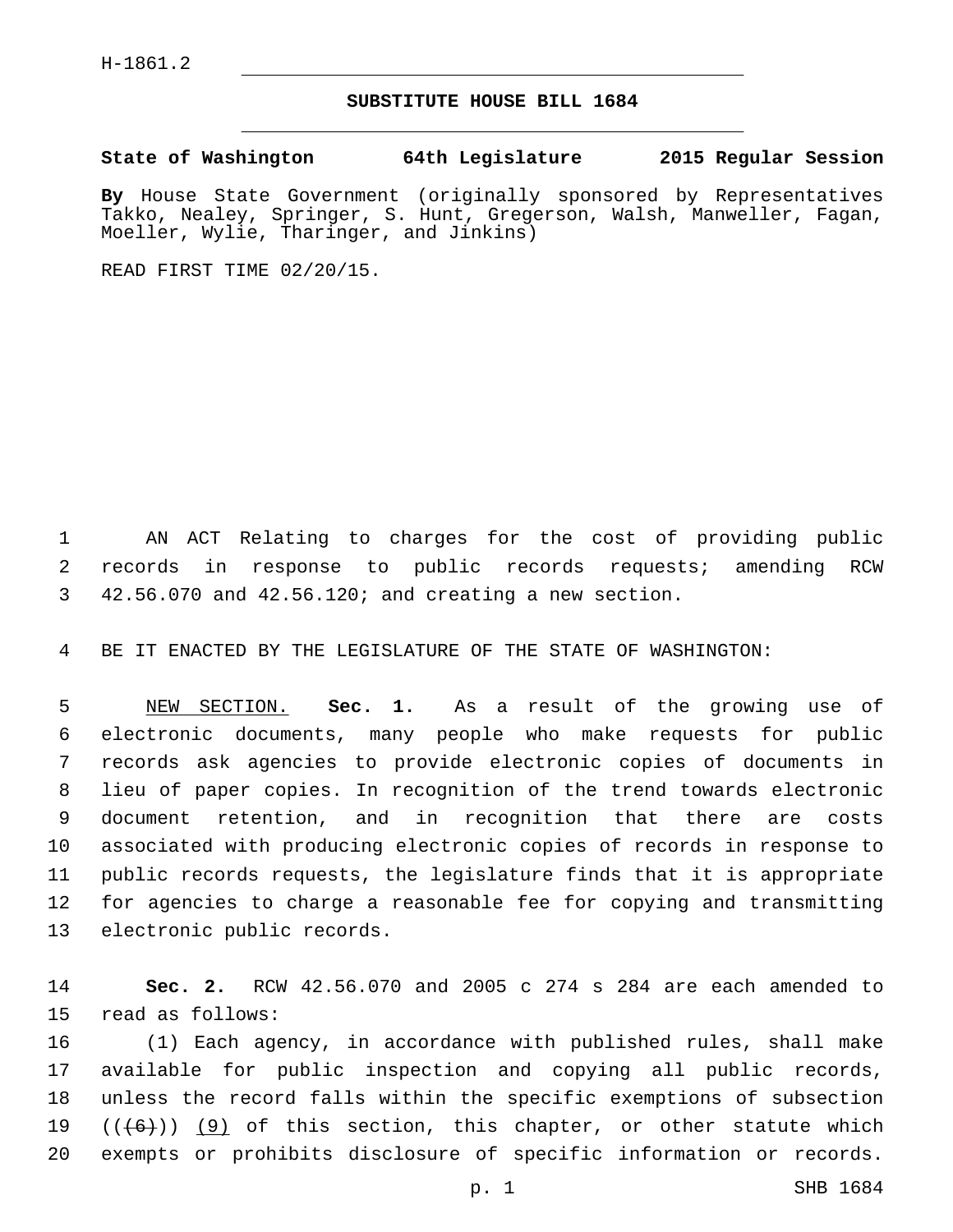To the extent required to prevent an unreasonable invasion of personal privacy interests protected by this chapter, an agency shall delete identifying details in a manner consistent with this chapter when it makes available or publishes any public record; however, in 5 each case, the justification for the deletion ((shall)) must be 6 explained fully in writing.

 (2) For informational purposes, each agency shall publish and maintain a current list containing every law, other than those listed in this chapter, that the agency believes exempts or prohibits disclosure of specific information or records of the agency. An agency's failure to list an exemption shall not affect the efficacy 12 of any exemption.

 (3) Each local agency shall maintain and make available for public inspection and copying a current index providing identifying information as to the following records issued, adopted, or 16 promulgated after January 1, 1973:

 (a) Final opinions, including concurring and dissenting opinions, 18 as well as orders, made in the adjudication of cases;

 (b) Those statements of policy and interpretations of policy, 20 statute, and the Constitution which have been adopted by the agency;

 (c) Administrative staff manuals and instructions to staff that 22 affect a member of the public;

 (d) Planning policies and goals, and interim and final planning 24 decisions;

 (e) Factual staff reports and studies, factual consultant's reports and studies, scientific reports and studies, and any other factual information derived from tests, studies, reports, or surveys, 28 whether conducted by public employees or others; and

 (f) Correspondence, and materials referred to therein, by and with the agency relating to any regulatory, supervisory, or enforcement responsibilities of the agency, whereby the agency 32 determines,  $((e<sub>F</sub>))$  opines upon, or is asked to determine or opine upon, the rights of the state, the public, a subdivision of state 34 government, or of any private party.

 (4) A local agency need not maintain such an index, if to do so would be unduly burdensome, but it shall in that event:

 (a) Issue and publish a formal order specifying the reasons why and the extent to which compliance would unduly burden or interfere 39 with agency operations; and

p. 2 SHB 1684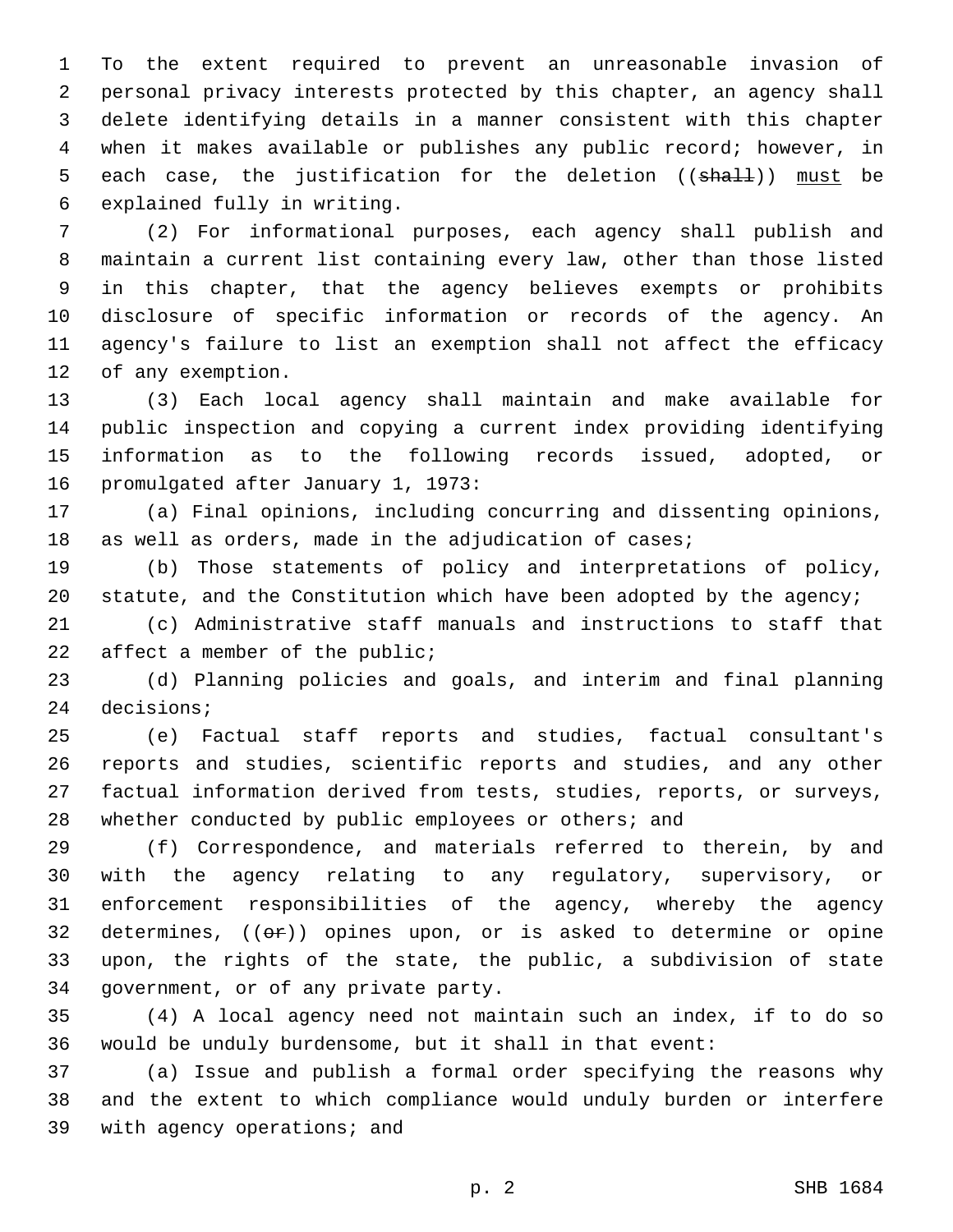(b) Make available for public inspection and copying all indexes 2 maintained for agency use.

 (5) Each state agency shall, by rule, establish and implement a system of indexing for the identification and location of the 5 following records:

 (a) All records issued before July 1, 1990, for which the agency 7 has maintained an index;

 (b) Final orders entered after June 30, 1990, that are issued in adjudicative proceedings as defined in RCW 34.05.010 and that contain an analysis or decision of substantial importance to the agency in 11 carrying out its duties;

 (c) Declaratory orders entered after June 30, 1990, that are issued pursuant to RCW 34.05.240 and that contain an analysis or decision of substantial importance to the agency in carrying out its 15 duties;

 (d) Interpretive statements as defined in RCW 34.05.010 that were 17 entered after June 30, 1990; and

 (e) Policy statements as defined in RCW 34.05.010 that were 19 entered after June 30, 1990.

20 Rules establishing systems of indexing ((shall)) must include, but not be limited to, requirements for the form and content of the index, its location and availability to the public, and the schedule for revising or updating the index. State agencies that have maintained indexes for records issued before July 1, 1990, shall continue to make such indexes available for public inspection and copying. Information in such indexes may be incorporated into indexes prepared pursuant to this subsection. State agencies may satisfy the requirements of this subsection by making available to the public indexes prepared by other parties but actually used by the agency in its operations. State agencies shall make indexes available for public inspection and copying. State agencies may charge a fee to cover the actual costs of providing individual mailed copies of indexes.33

 (6) A public record may be relied on, used, or cited as precedent by an agency against a party other than an agency and it may be invoked by the agency for any other purpose only if:

(a) It has been indexed in an index available to the public; or

 (b) Parties affected have timely notice (actual or constructive) 39 of the terms thereof.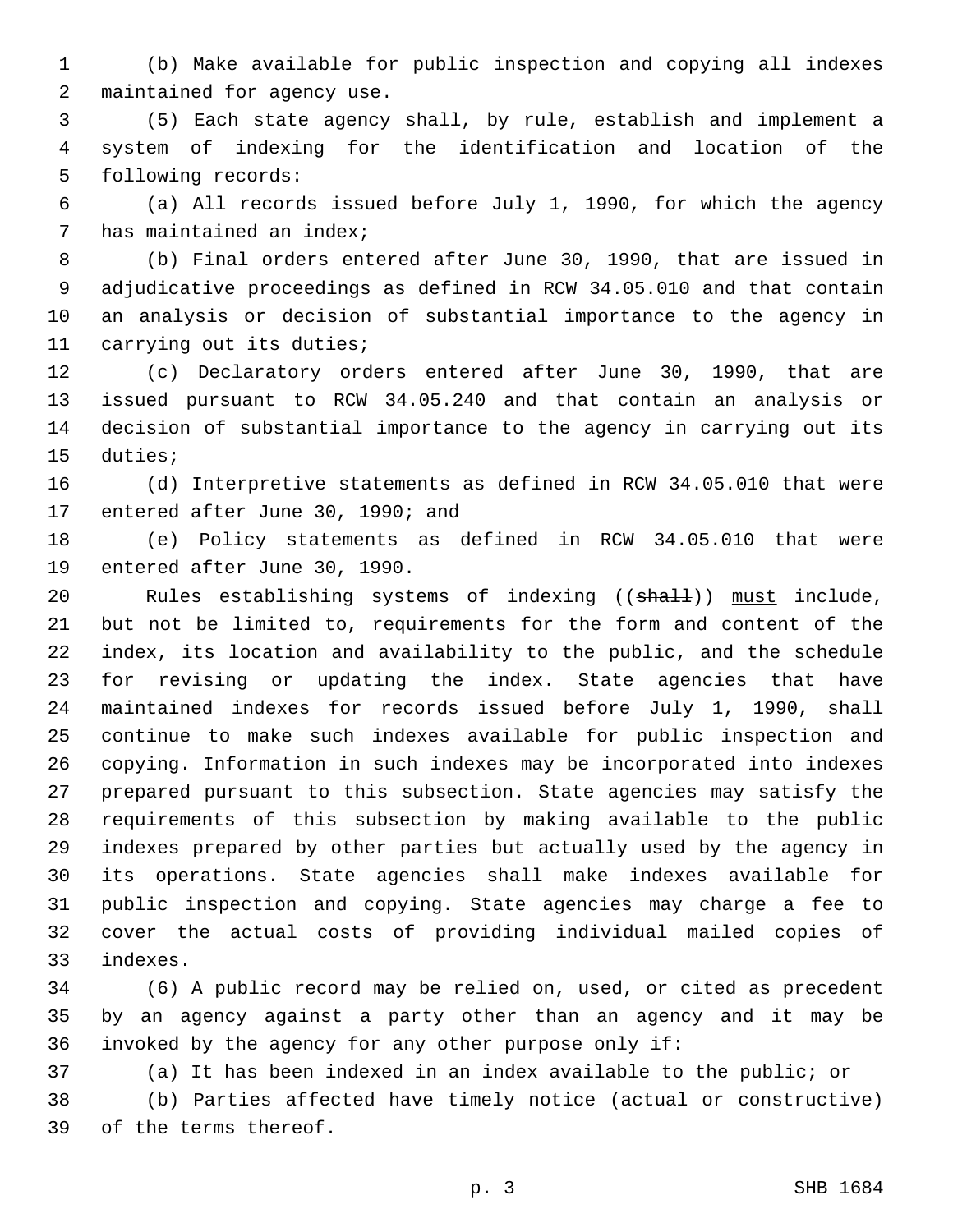1 (7) Each agency shall establish, maintain, and make available for 2 public inspection and copying a statement of the actual per page or 3 electronic transmission cost or other costs, if any, that it charges 4 for providing photocopies, electronic copies, or both of public 5 records, and a statement of the factors and manner used to determine 6 the actual per page or electronic transmission cost or other costs, 7 if any.

8 (a) In determining the actual per page or electronic transmission 9 cost for providing ((photocopies)) copies of public records, an 10 agency may include all costs directly incident to copying, scanning, 11 or otherwise electronically reproducing such public records, 12 including the actual cost of the paper or electronic data storage 13 device and the per page or electronic transmission cost for use of 14 agency ((copying)) equipment. In determining other actual costs for 15 providing ((photocopies)) copies of public records, an agency may 16 include all costs directly incident to shipping or sending such 17 public records, including the cost of postage  $((\theta \cdot \mathbf{r}))$ , delivery 18 ((charges)), or transmission and the cost of any container (( $\Theta$ r)), 19 envelope, or storage device used.

20 (b) In determining the actual per page or electronic transmission 21 cost or other costs for providing copies of public records, an agency 22 may not include staff salaries, benefits, or other general 23 administrative or overhead charges, unless those costs are directly 24 related to the actual cost of copying the public records. Staff time 25 to copy and ((mail)) send the requested public records may be 26 included in an agency's costs.

27 (8) An agency need not calculate the actual per page or 28 electronic transmission cost or other costs it charges for providing 29 ((photocopies)) copies of public records if to do so would be unduly 30 burdensome, but in that event:

31 (a) The agency may not charge in excess of fifteen cents per page 32 for photocopies of public records or for the use of agency equipment 33 to photocopy public records ((and the actual postage or delivery 34 charge and the cost of any container or envelope used to mail));

35 (b) The agency may not charge in excess of two cents per page to 36 scan paper records or for the use of agency equipment to make scanned 37 electronic copies;

38 (c) The agency may not charge for the first ten megabytes of 39 electronic data copied or transmitted in response to a request, but 40 may charge, for each megabyte of data copied or transmitted in excess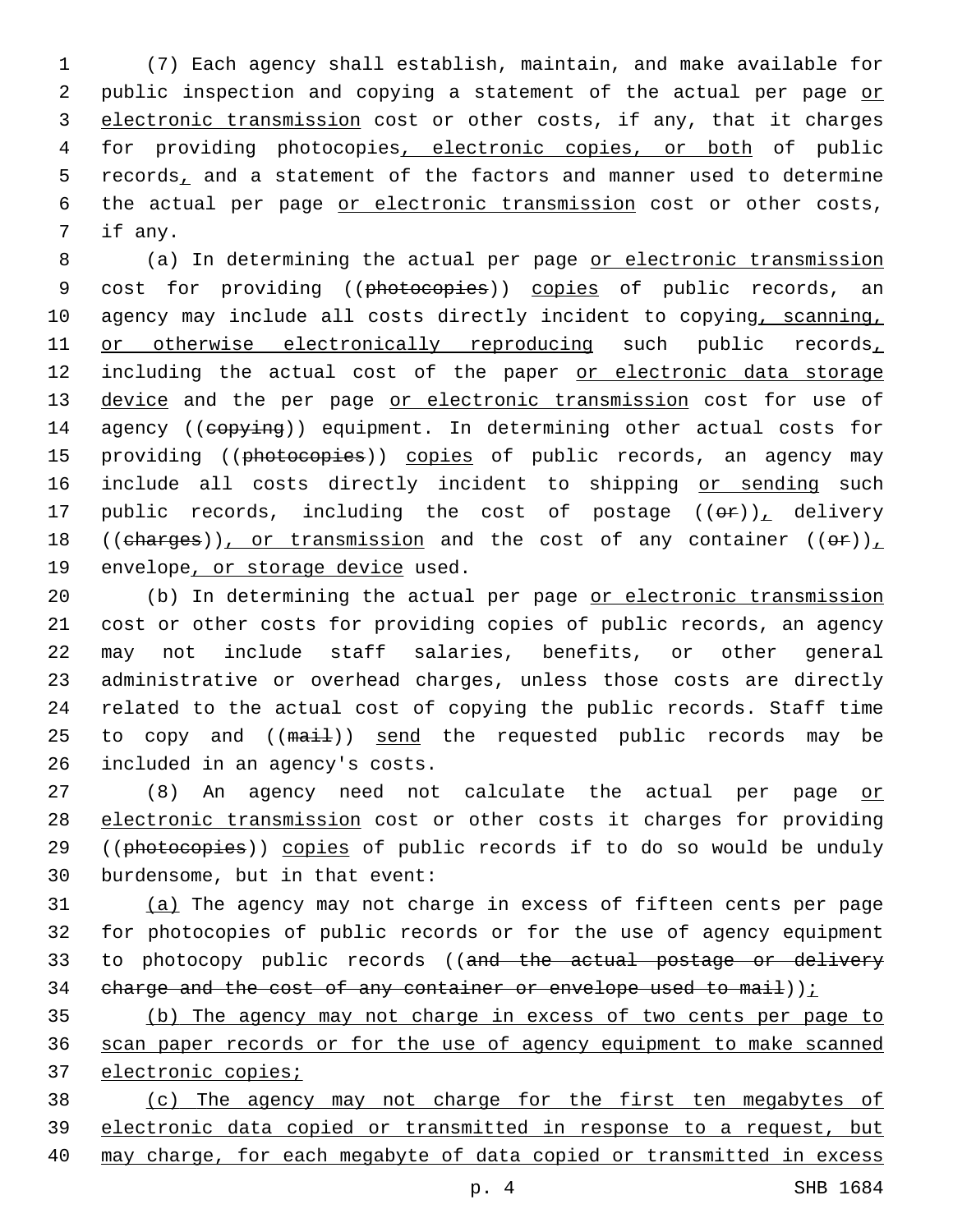1 of the first ten, fifteen cents per megabyte except as provided in

2 (d) and (e) of this subsection;

 (d) If an agency is responding to a request by providing records in installments, it may not charge more than fifty dollars for the 5 first installment regardless of the size of the electronic transmission and may not charge more than one hundred dollars per installment for subsequent installments via electronic transmission 8 regardless of the size of the electronic transmission;

9 (e) The agency may not charge for the first five minutes of video 10 data transmitted electronically in response to a request, but may 11 charge, for each minute of video data copied or transmitted in excess 12 of the first five minutes, ten cents per minute; and

13 (f) The agency may not charge in excess of the actual postage or 14 delivery charge or the cost of any container, envelope, or storage 15 device used to mail or send the public records to the requestor.

16 (9) This chapter ((shall)) may not be construed as giving authority to any agency, the office of the secretary of the senate, or the office of the chief clerk of the house of representatives to 19 give, sell, or provide access to lists of individuals requested for commercial purposes, and agencies, the office of the secretary of the senate, and the office of the chief clerk of the house of 22 representatives ((shall)) may not do so unless specifically authorized or directed by law: PROVIDED, HOWEVER, That lists of applicants for professional licenses and of professional licensees 25 ((shall)) must be made available to those professional associations or educational organizations recognized by their professional licensing or examination board, upon payment of a reasonable charge therefor: PROVIDED FURTHER, That such recognition may be refused only for a good cause pursuant to a hearing under the provisions of 30 chapter 34.05 RCW, the administrative procedure act.

31 **Sec. 3.** RCW 42.56.120 and 2005 c 483 s 2 are each amended to 32 read as follows:

33  $(1)$  No fee (( $\frac{1}{1}$ )) may be charged for the inspection of public 34 records.

 $(2)$  No fee (( $\frac{1}{2}$ )) may be charged for locating public documents 36 and making them available for copying.

 $37$  (3)(a) A reasonable charge may be imposed for providing copies of 38 public records and for the use by any person of agency equipment or 39 equipment of the office of the secretary of the senate or the office